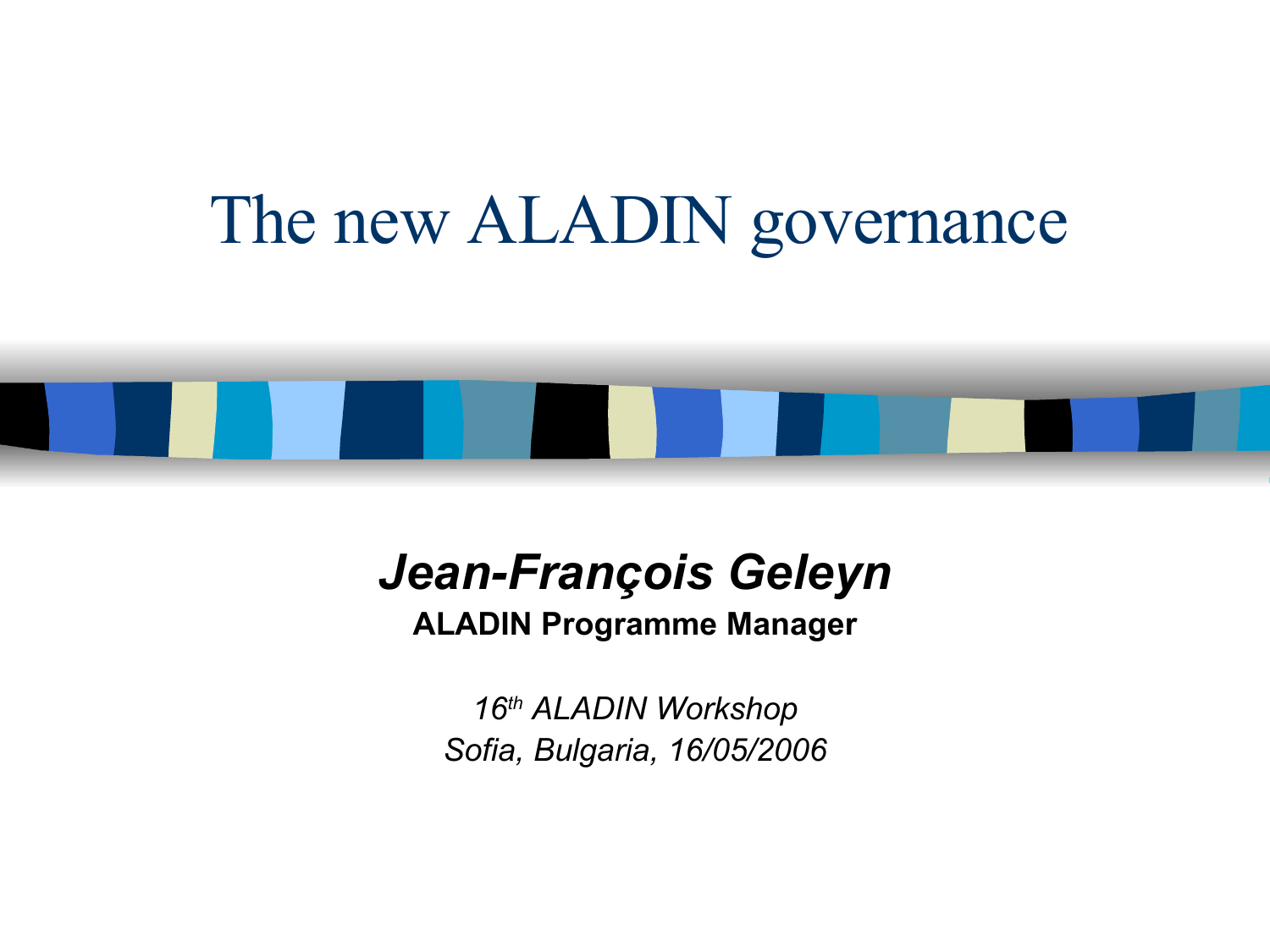**A stronger and better defined (but perhaps less balanced) governance**

- A steady Chairmanship of the **G**eneral **A**ssembly (H. Malcorps, Belgium)
	- A **P**olicy **A**dvisory **C**ommittee (chaired by F. Neuwirth, Austria)
	- A **P**rogramme **M**anager
- A renewed role for **CSSI** (Chairman, A. Horanyi) and its complementing with a 'Support Team'

The (ongoing) more precise definition of the role of 15 **L**ocal **T**eam **M**anagers A 'Task Force' for the strategic planning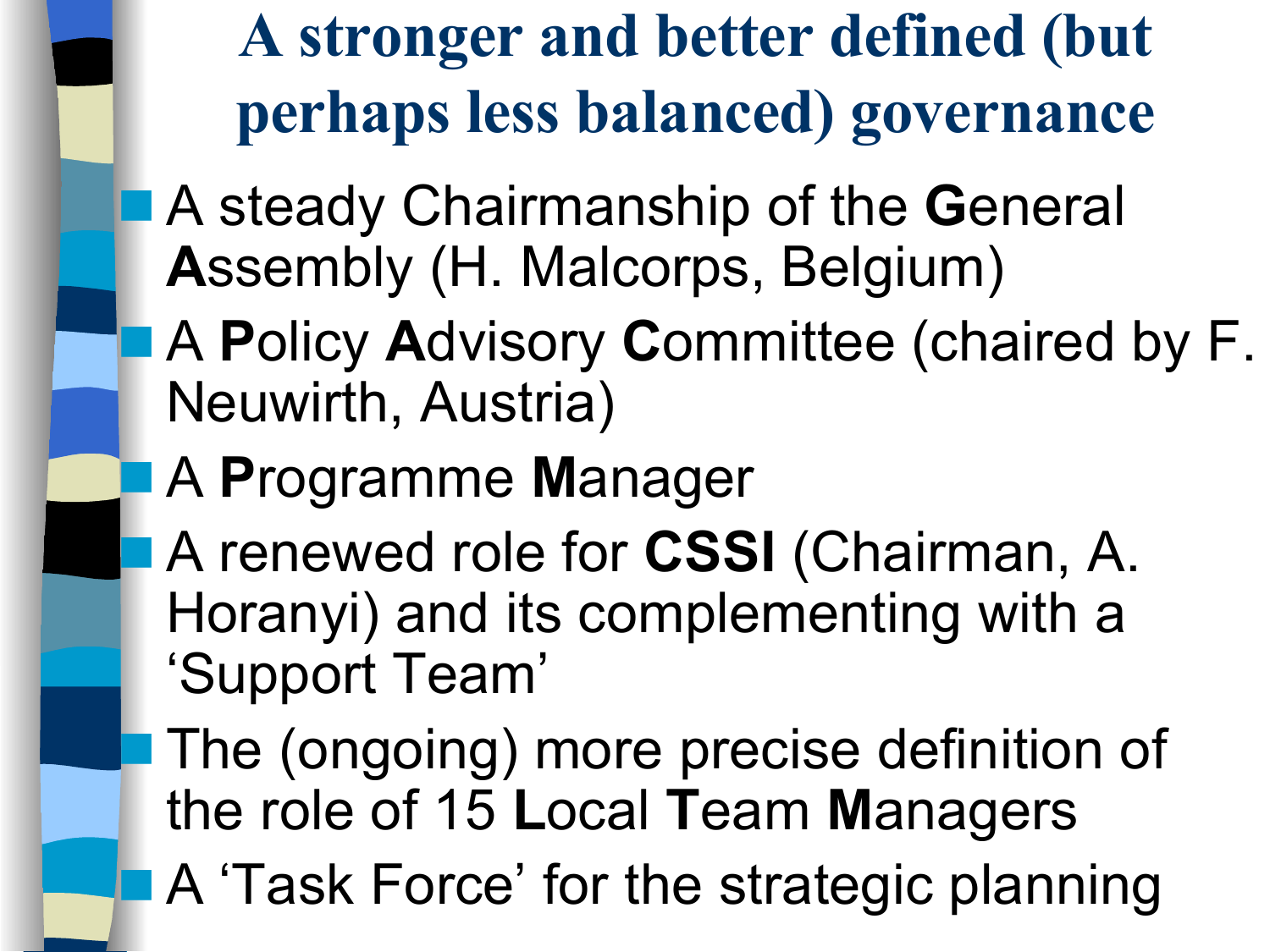## **The General Assembly (GA)**

**Chairman: Henri Malcorps (Be)** Vice-Chairman: Jozef Roskar (Si) Preparation steps (from PAC and PM) Now works on preparatory documents (22) of them for the first such occurrence, in Brussels on 19-20/2/06) ■ **Has now a more steady 'memory' as well as more MoU-linked powers**

■ **Takes in-fine all decisions related to the ALADIN Programme**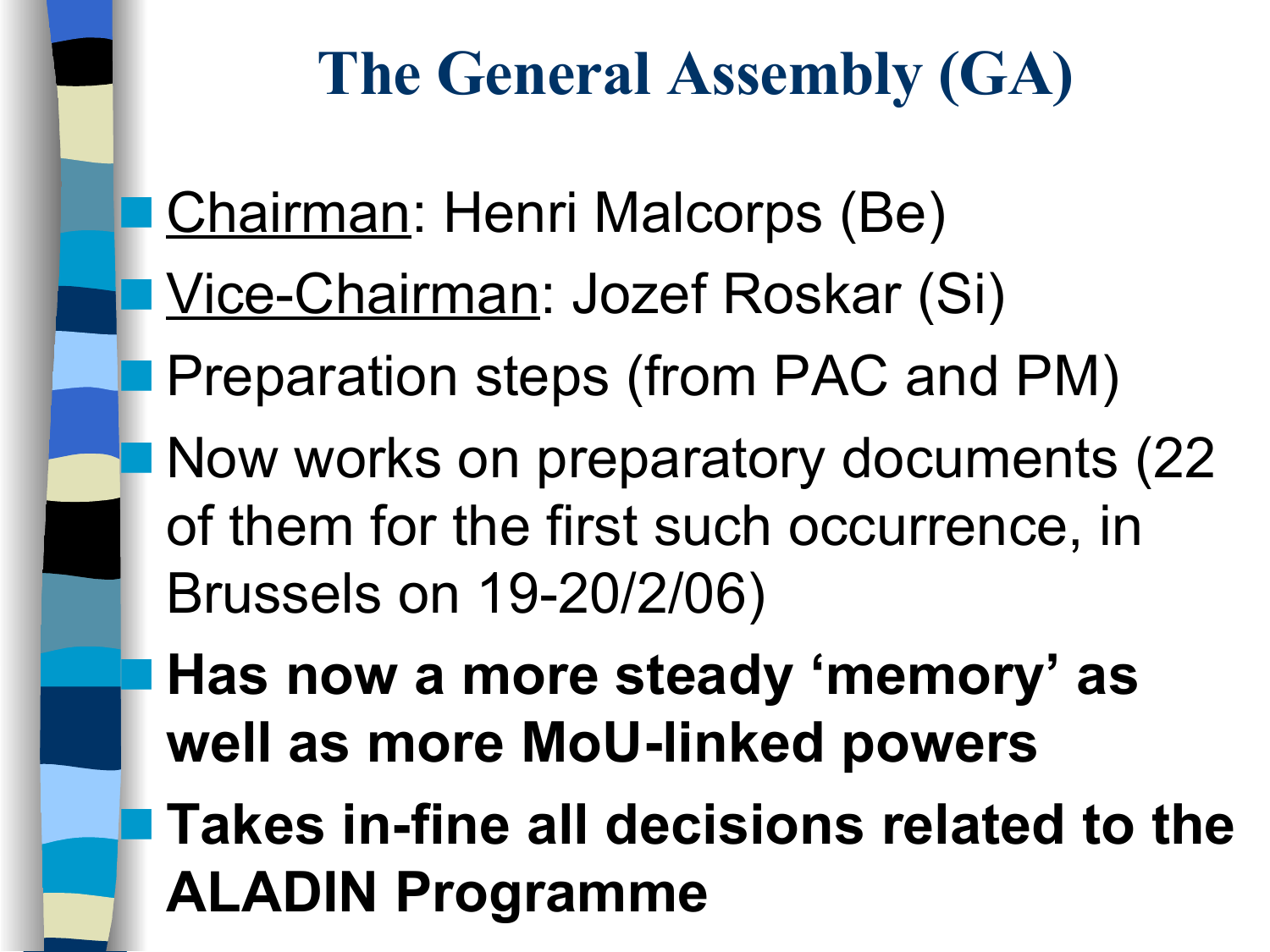## **The Policy Advisory Committe (PAC)**

Chairman: Fritz Neuwirth (At)

Vice Chairman: Cornel Soci (Ro)

Members: E. Brun (Fr), E. Legrand (Fr), A. Mokssit (Ma), M. Monteiro (Pt), G. Radnoti (Hu), R. Tolasz (Cz)

Preparation steps (from PM)

Now works on preparatory documents (36 of them for the first such occurrence, in Vienna on 26/1/06)

■ **Advises respectively GA and PM Ensures the continuous working of the new governance**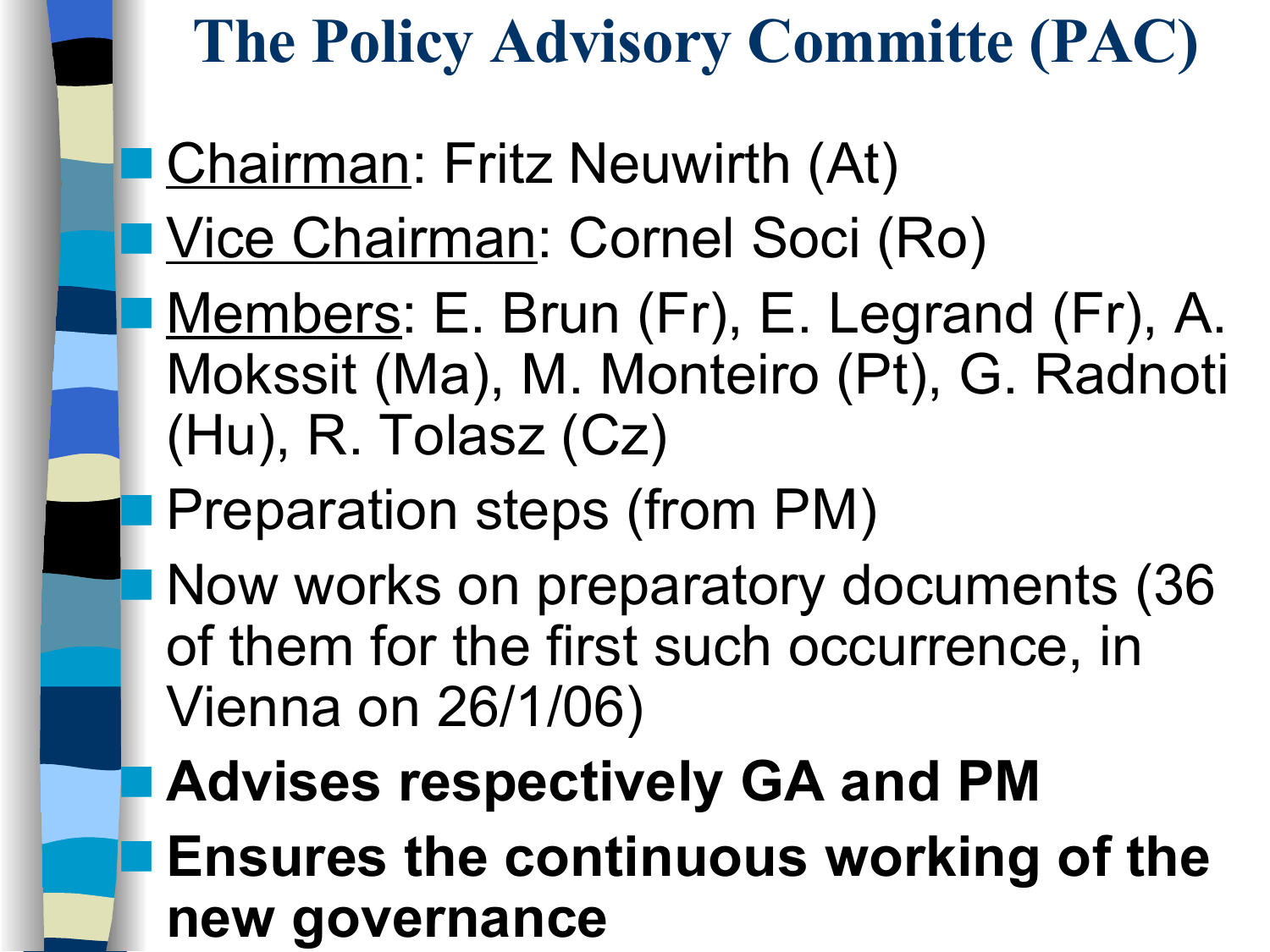

## **The Programme Manager (PM)**

## ■ Has all the powers

# ■ But no other one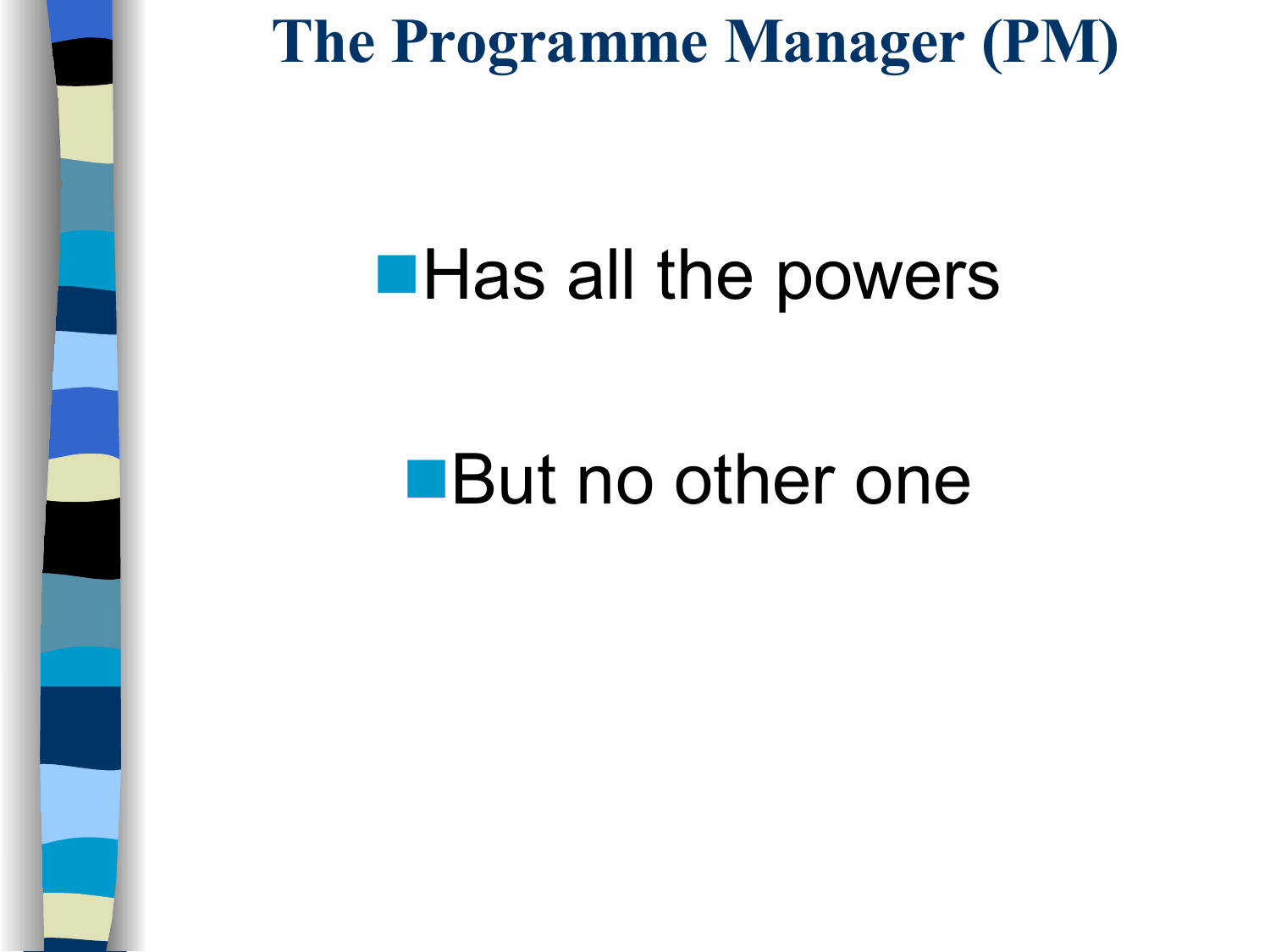## **The Committee for Scientific and System Issues (CSSI)**

- Predictability and Scientific coordination with HIRLAM: **Andras Horanyi** (CSSI Chair (\*))
- Scientific coordination with LACE: **Mark Zagar** (Chairperson of LSC)
- Scientific coordination with non-LACE/non-MF Partners: **Doina Banciu**
- Data assimilation: **Claude Fischer**
- Numerical efficiency issues: **Martina Tudor**
- Transversal support to distributed operations: **Maria Derkova** (ALADIN-2 officer)
- Maintenance: **Ryad El Khatib**
- Verification and monitoring: ????
- Interfacing issues: **Bart Catry** (ALADIN-2 officer)
- Towards AROME: **Gwenaelle Hello** (AROME)
- SURFEX: **Piet Termonia**
- *(\*) the role of the Chairperson will not be hierarchical but of coordination, information exchange and representation, in agreement with the PM.*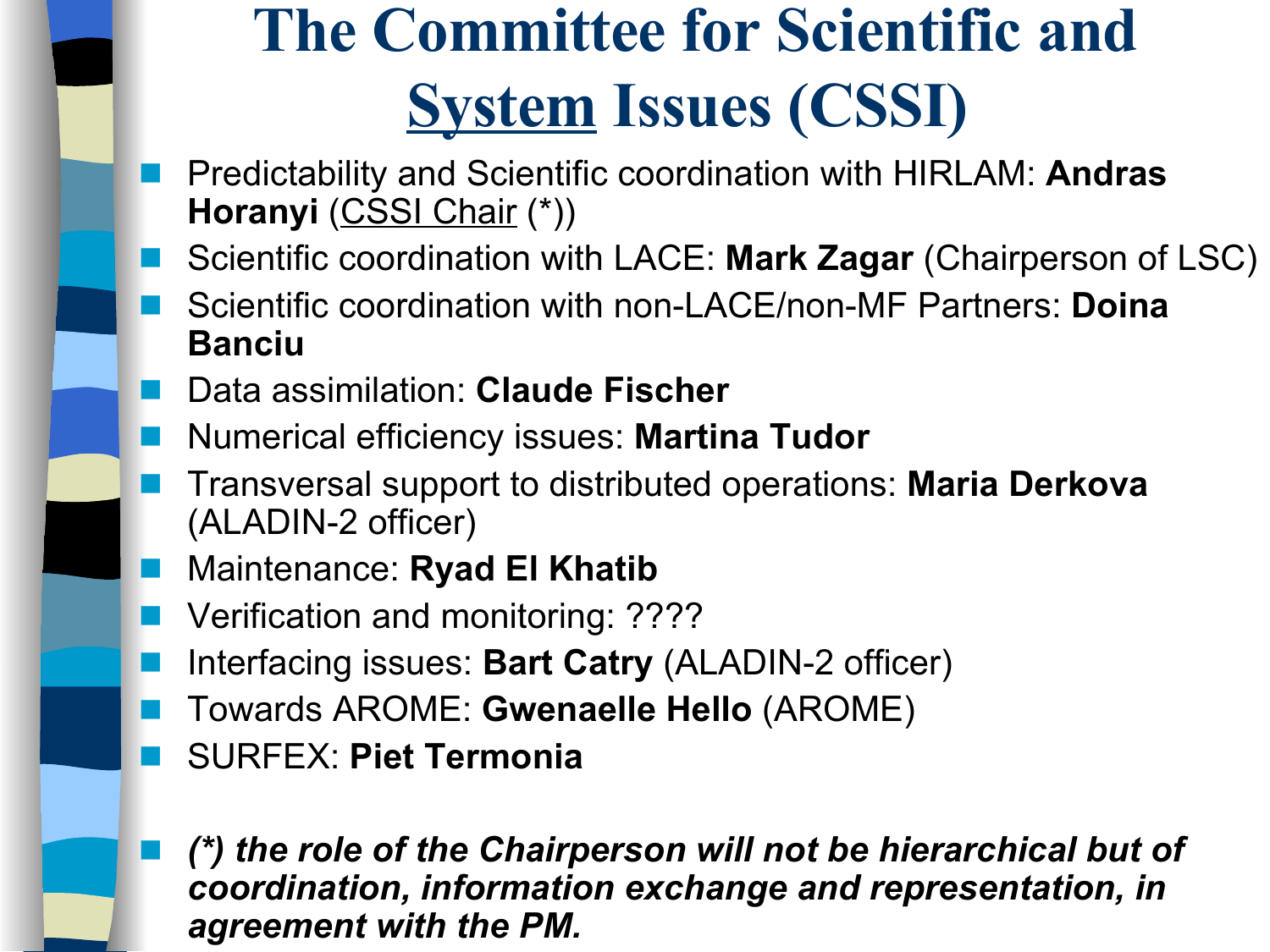## **The Support Team (ST, beside CSSI)**

- Consortium level coordination: **Jean-François Geleyn** (ALADIN PM, for the record)
- Consortium level cooperation support (LACE): **Dijana Klaric** (LACE Project Leader)
- Consortium level cooperation support (MF): **Claude Fischer** (Toulouse LTM)
- Documentation officer: ????
- Information officer: **Maria Derkova**
- Administration and PM assistance: **Patricia Pottier**
- Secretarial support: **Jean Maziejewski**
- **CSSI + ST : role and practices**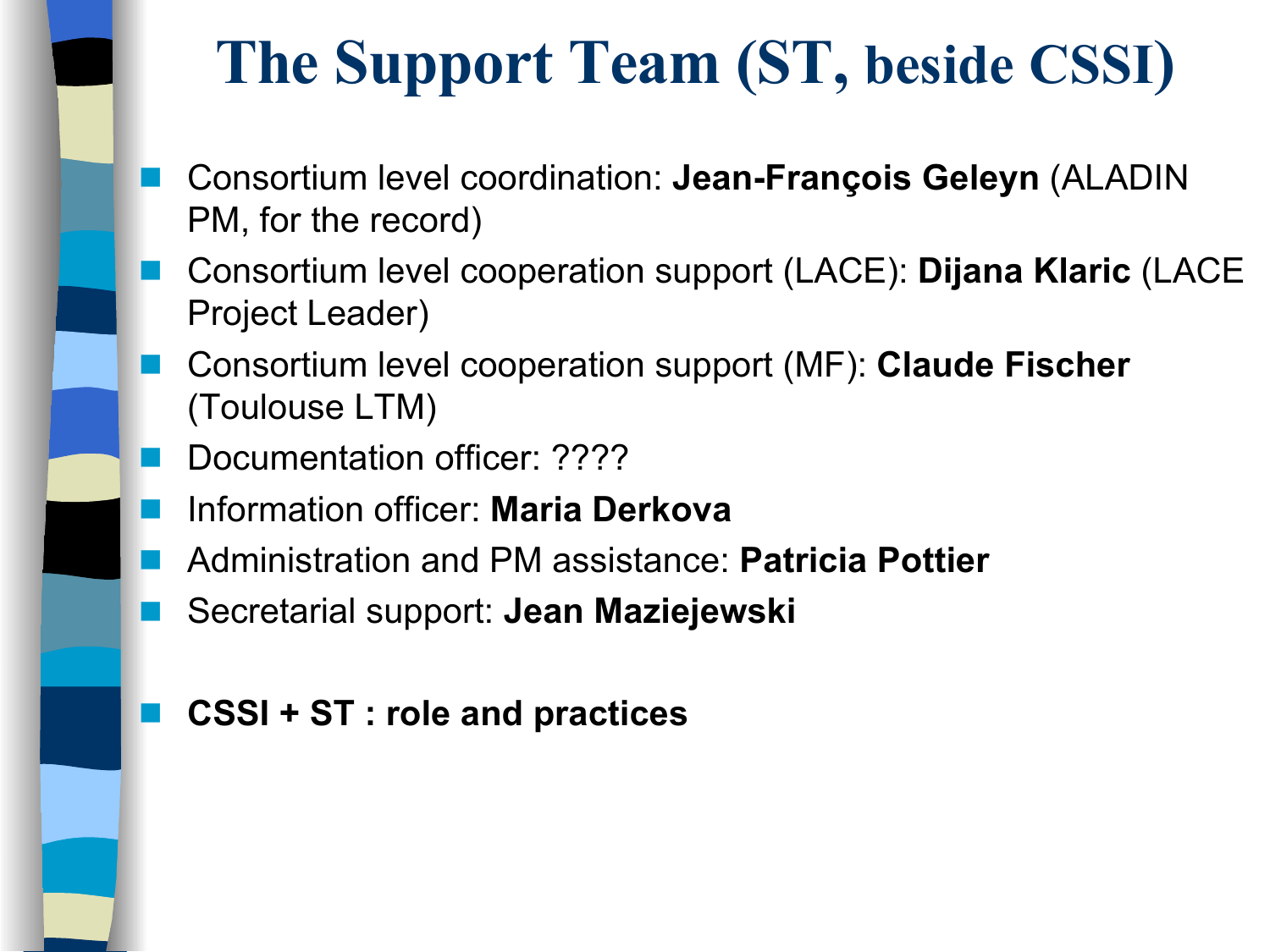## **CSSI + ST**

- Meets once a year with the HIRLAM Management Group (HMG) to monitor the interconsortia collaboration. The CSSI Chairman ensures the continuity of this aspect
- Prepares the yearly Work Plan of ALADIN (with special emphasis on parallel or joint actions with HIRLAM)
- Prepares the Progress Reports (ALADIN and HARMONIE)
- Monitors the day to day work, in close liaison with LTMs
- Reacts, on PM's request, to any emergency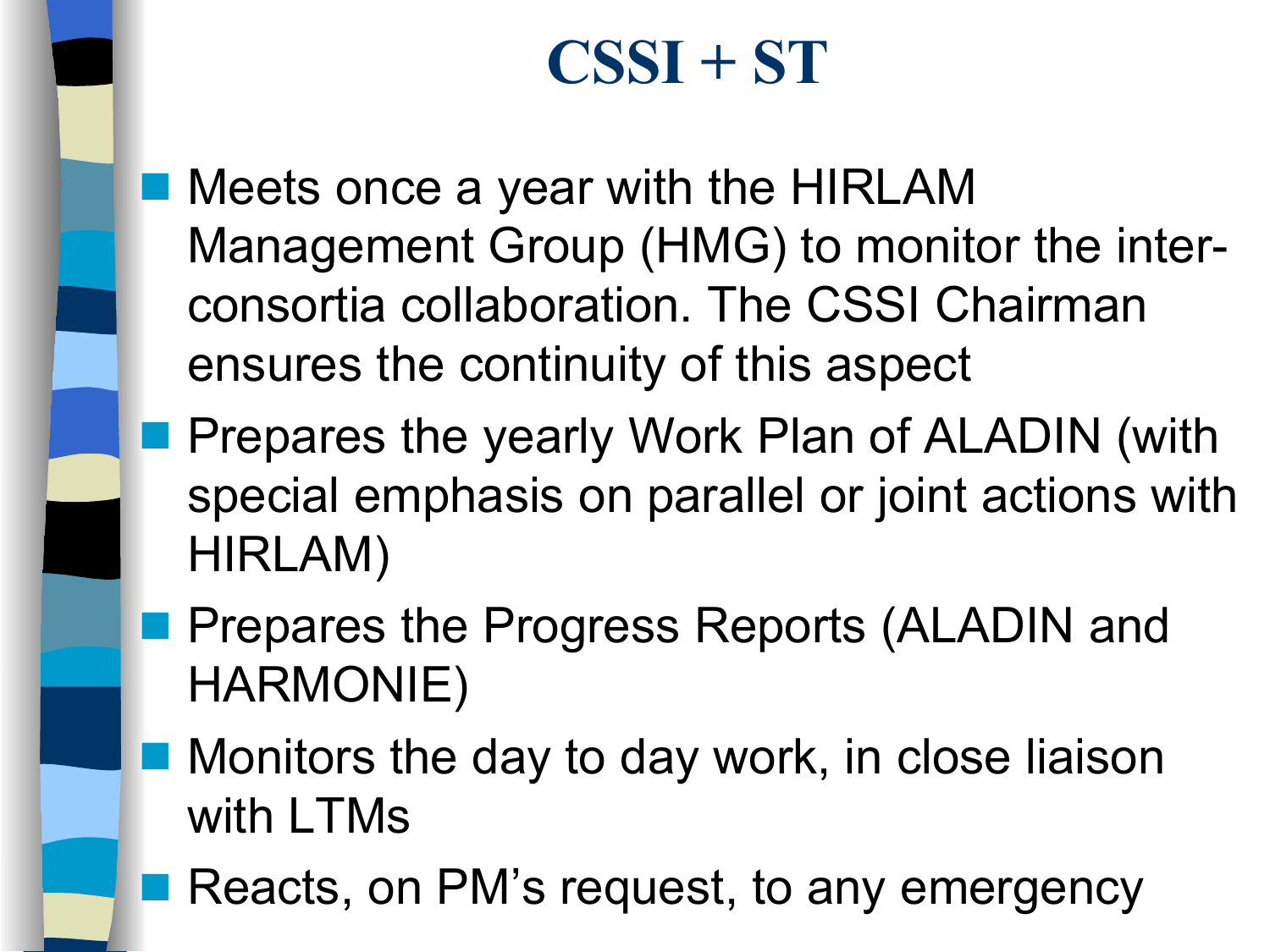## **ALADIN Strategy and Planning**



Programme aggregation step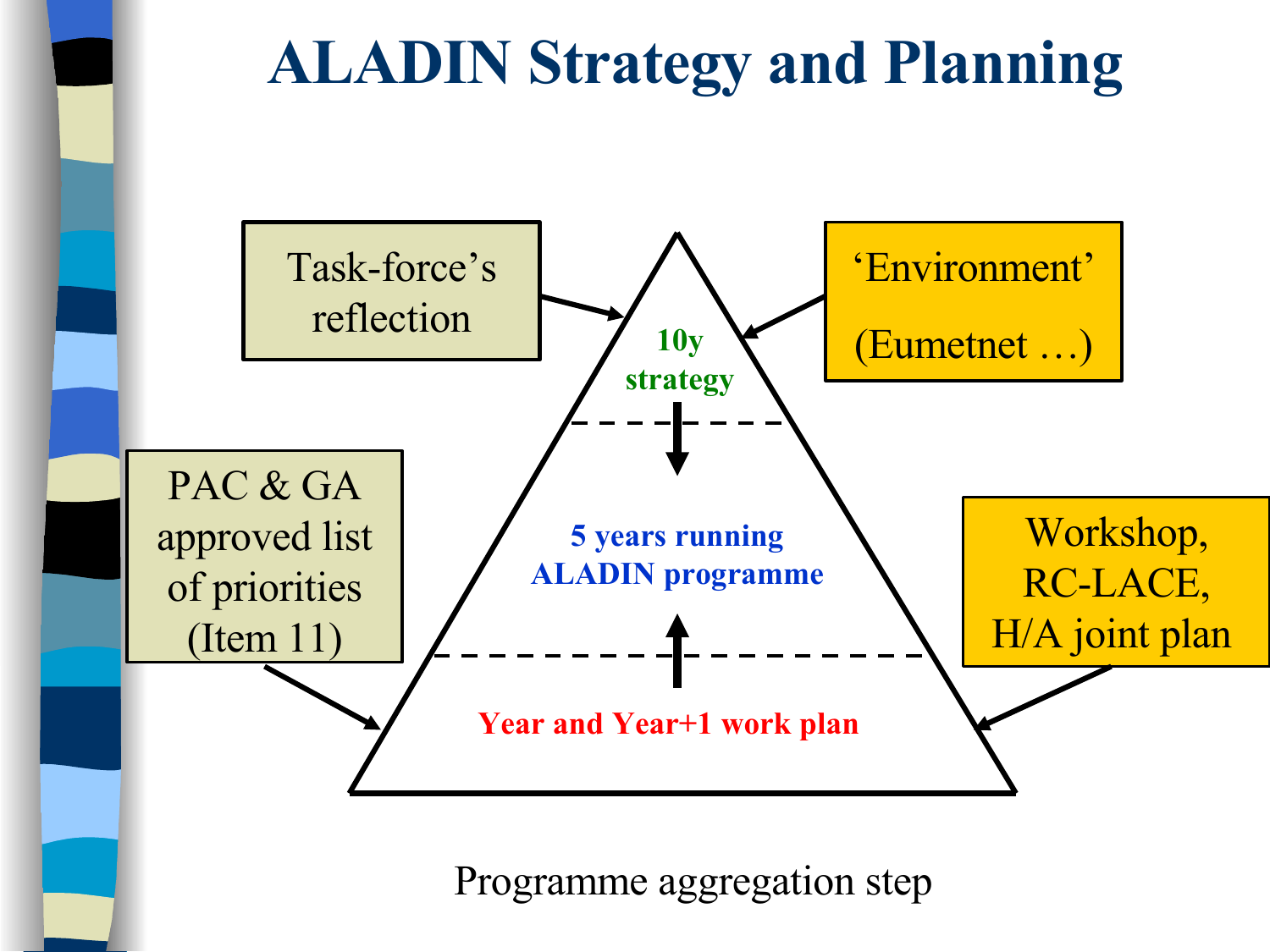## **The 'task force'**

- Composition:
	- F. Bouttier (Fr)
	- R. Brozkova (Cz)
	- E. Legrand (Fr)
	- A. Mokssit (Mo)
	- C. Soci (Ro)
	- P. Termonia (Be)
	- M. Zagar (Si)
- This group (created at the last GA and yet to be activated) will assist PM, PAC and GA in the long term (~10 years) aspects of ALADIN planification
- There are now obvious links with the 'Euro-NWP Vision' initiative of EUMETNET-SRNWP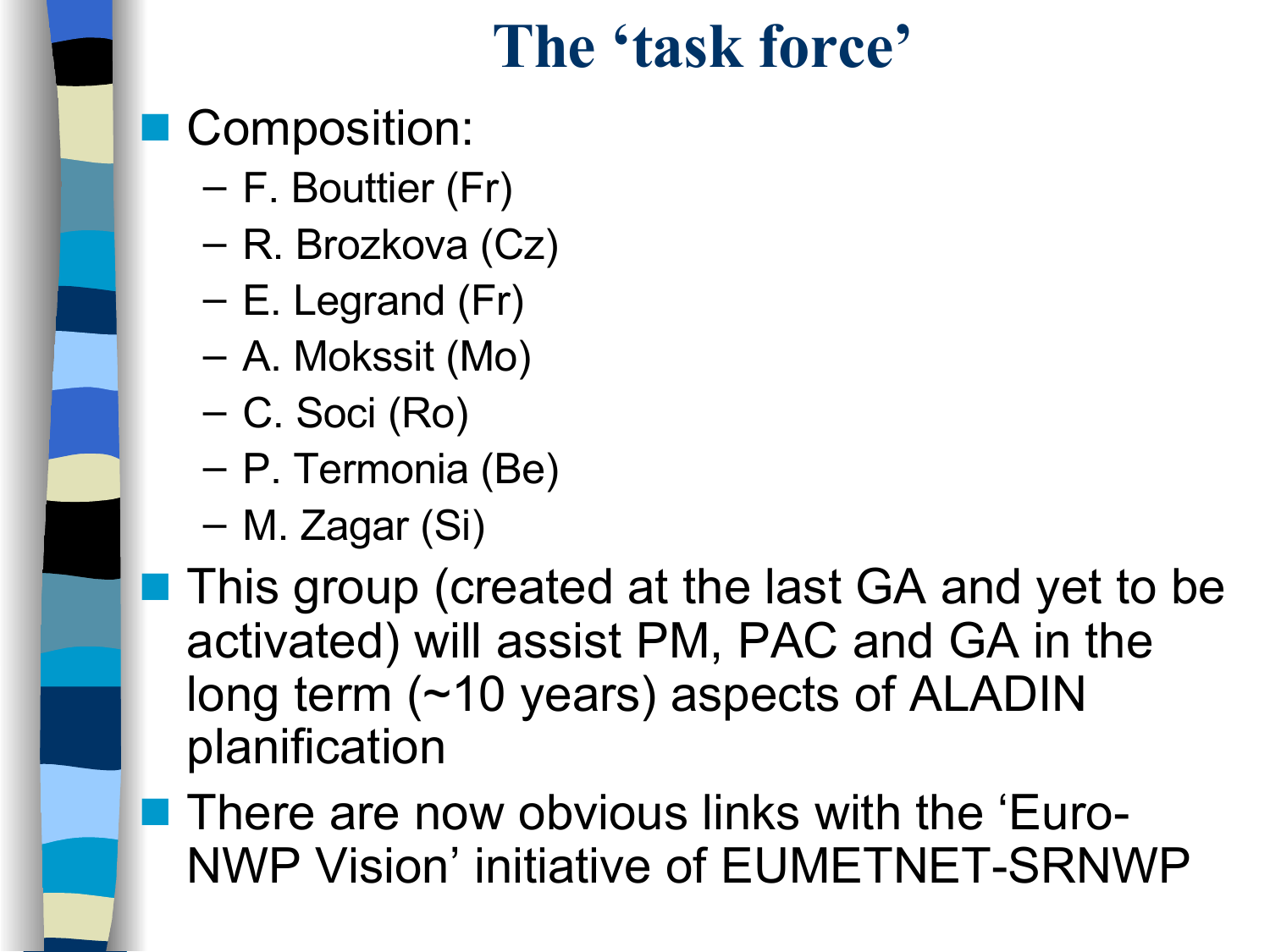## **Working schedules and practices around the year**